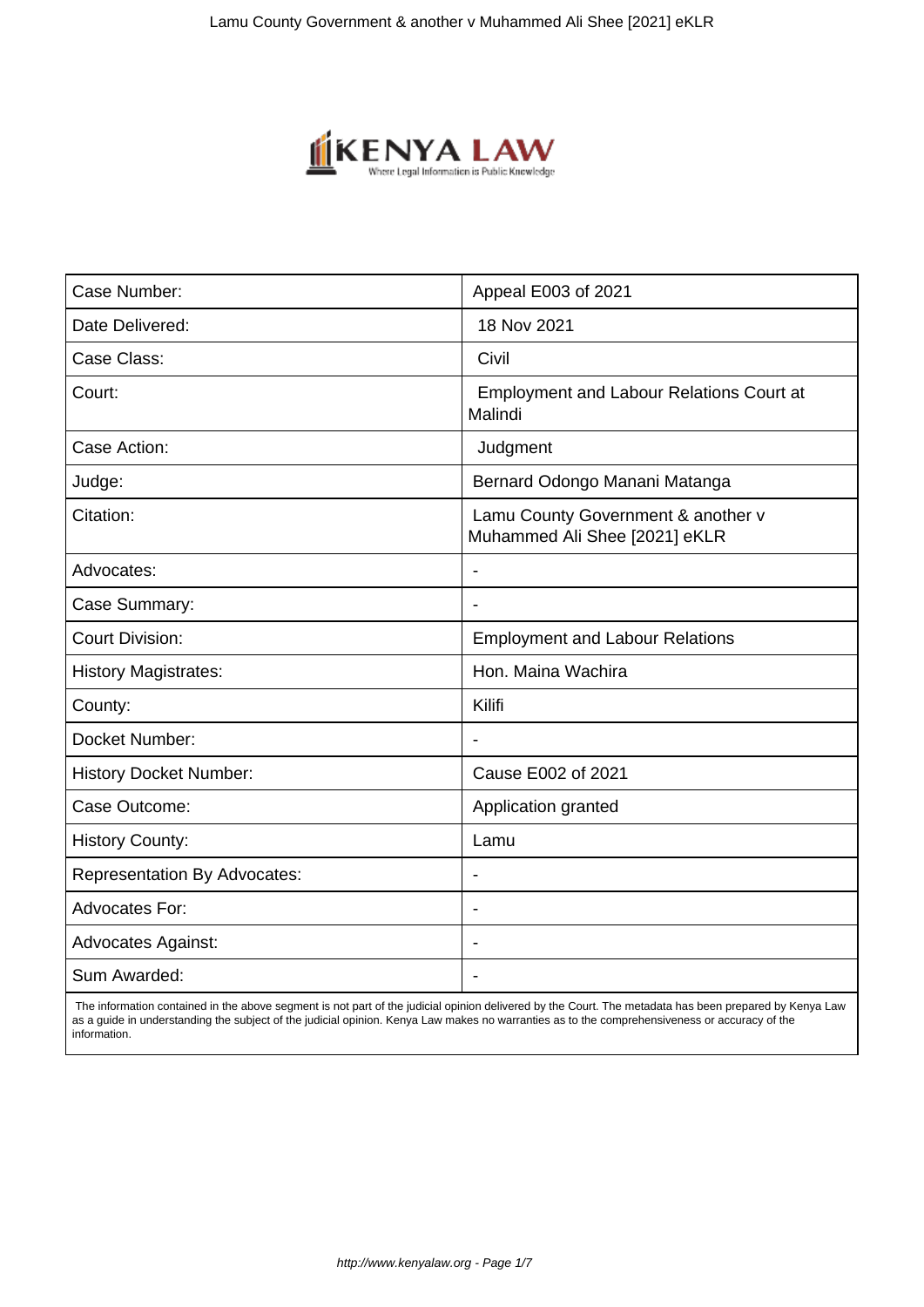# **REPUBLIC OF KENYA**

#### **IN THE EMPLOYMENT AND LABOUR RELATIONS COURT OF KENYA**

# **AT MALINDI**

# **ELRC APPEAL NO. E003 OF 2021**

#### **LAMU COUNTY GOVERNMENT**

### **COUNTY SECRETARY, LAMU COUNTY..........APPELLANTS**

#### **VERSUS**

**MUHAMMED ALI SHEE....................................................RESPONDENT**

**(Being an appeal from the ruling and or Order of the Principal Magistrate's Court at Lamu (Hon. Maina Wachira) delivered and issued on the 16th day of April 2021 in Lamu Principal Magistrate's Court Employment and Labour Relations Cause No. E002 of 2021)**

# **BETWEEN**

**MUHAMMED ALI SHEE......................................................................CLAIMANT**

# **VERSUS**

#### **1. LAMU COUNTY GOVERNMENT**

### **2. COUNTY SECRETARY, LAMU COUNTY.........RESPONDENTS**

#### **JUDGMENT**

1. The Respondent in this appeal is employed by the 1<sup>st</sup> Appellant as its Internal Auditor 1. As the record shows, with effect from 25<sup>th</sup> August 2020 the 1<sup>st</sup> Appellant enhanced the Respondent's duties to include those of acting Head of Internal Audit.

2. By a letter dated  $22<sup>nd</sup>$  January 2021, the County Secretary and Head of Public Service of the 1<sup>st</sup> Appellant interdicted the Respondent from duty. This was allegedly in order to pave way for an internal disciplinary process against the Respondent for alleged workplace malpractices which, in the view of the 1<sup>st</sup> Appellant, constituted acts of gross misconduct by the Respondent. It is this development that triggered the court process in Lamu PMCC ELRC Case No. E002 of 2021. In that cause, the Respondent in this appeal challenges the validity of the Appellants' decision to interdict him.

3. Alongside the Statement of Claim in the aforesaid case, the Respondent (in the current appeal) filed an application dated  $26<sup>th</sup>$ January 2021. The application sought for orders to, among other things, bar the Appellants from interdicting the Respondent from his duties pending the hearing and determination of the application and thereafter the main Claim.

4. From the record, on 28<sup>th</sup> January 2021 the trial court issued interim orders to bar the Appellants from interdicting the Respondent. The orders were later confirmed on 16<sup>th</sup> April 2021 after hearing all the parties. It is these orders that triggered the current appeal.

5. The appeal is premised on a Memorandum of Appeal dated  $27<sup>th</sup>$  April 2021. It raises seven (7) grounds of appeal but which for purposes of submissions were condensed into three (3).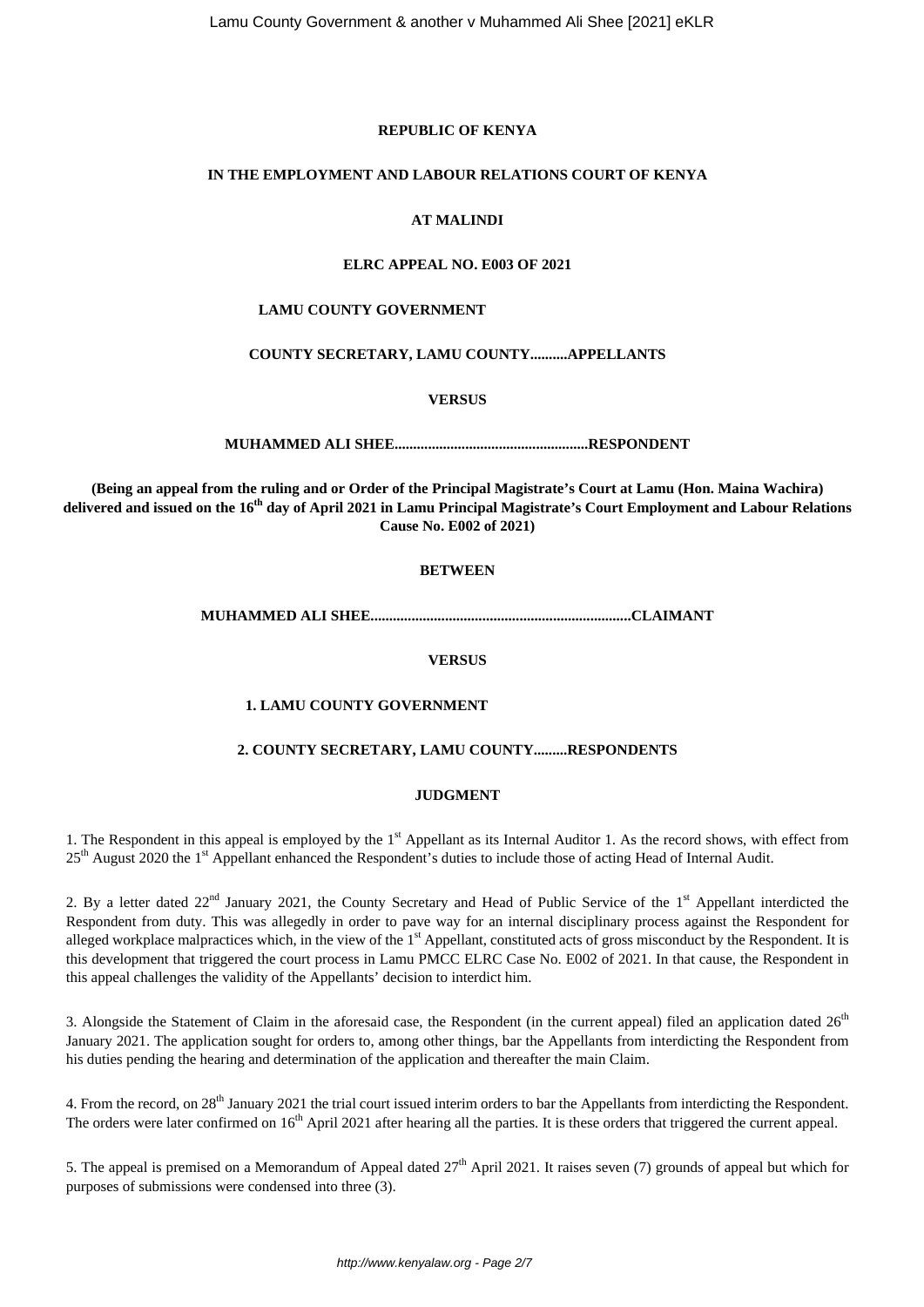6. The appeal has come up for directions a couple of times. Throughout these sessions, the Respondent's Counsel has not attended court despite service.

7. On 4<sup>th</sup> October 2021, the Appellants took directions that the appeal be argued through written submissions. Although the Appellants' Counsel filed submissions, the Respondent's Counsel did not.

8. In their submissions, Counsel for the Appellants set out the consolidated grounds of appeal as follows:-

a. Whether or not the learned trial magistrate erred in law and fact in unreasonably, unjudiciously and wrongly allowing the Respondent's application dated 26<sup>th</sup> January 2021 which sought for an order of injunction against the Appellants.

b. Whether or not the learned trial magistrate erred in law and fact in failing to find that the Honourable Court had no jurisdiction to interfere with the disciplinary processes of the Appellants between an employer and employee.

c. Whether or not the learned trial magistrate erred in law and fact and fatally misconceived the law in making a further order suspending the letter of interdiction and reinstating the Respondent to full pay which orders were never sought in the application dated 26<sup>th</sup> January 2021.

9. At the outset, it is perhaps necessary to point out that at this stage, the appellate court must avoid going into the merits of the Claim that is pending before the trial court. That shall be determined by that court on the basis of the evidence to be presented at the trial. I shall therefore consider the three (3) grounds of appeal with this in mind.

10. Regarding the first ground, Counsel for the Appellants appears to subsume several issues into one global ground. First, Counsel addresses the question whether an injunction can issue against government in view of section 16 (2) of the Government Proceedings Act and whether proceedings against government can validly be commenced without issuing the 30 days statutory notice required under section 13A of the Government Proceedings Act.

11. According to Counsel, section 16 (2) of the Government Proceedings Act forbids courts from issuing injunctions against government. Therefore, to the extent that the trial court issued the impugned injunction, it acted in contravention of the law. Thus the resulting orders ought to be set aside. Further, Counsel argues that as the proceedings before the trial court commenced without first issuing a notice to the Appellants under section 13A of the Government Proceedings Act, they were invalidly commenced. Therefore, the injunction that issued there from was irregularly issued and ought to be set aside.

12. I have anxiously scrutinized the court record in search for arguments in respect of the foregoing contentions before the trial court but found none. These issues were not points of attack against the application for injunction before the trial court. They were neither pleaded in the grounds of opposition to the application nor raised in Counsel's submissions before the court.

13. In a nutshell, the trial court was not invited to consider these grounds in determining whether to grant the injunction sought. This being the case, I do not think that it is open to this court to determine the two points. I will say no more on this.

14. Second, Counsel addresses the need for an applicant for injunction to meet the minimum conditions for grant of the orders as set out in the case of *Giella v Cassman Brown and Co Ltd [1973] EA 358*. In the Appellants' view, the Respondent did not raise a prima facie case before the trial court to warrant the grant of the order for injunction. And neither did he demonstrate that he would suffer irreparable loss that would not be adequately compensated by an award of damages if the orders sought did not issue. As a consequence, the balance of convenience dictated against issuing the impugned injunctive orders.

15. I have considered this portion of the ground of appeal. On whether the Respondent established a prima facie case before the trial court, I can do no more than borrow from the reasoning in *Eldo City Limited v Corn Products Kenya Ltd & another [2013] eKLR.* Did the Respondent place before the trial court evidence which on its face was sufficient to warrant the grant of the orders" I think not. The Respondent seemed to suggest that since he had raised audit queries against a number of the 1<sup>st</sup> Appellant's officers, this necessarily triggered the Appellants' decision to interdict him. However, nothing on record suggests this. Other than conjecture, the Respondent does not draw any factual nexus between the letters he issued calling for pre audit information and the Appellants'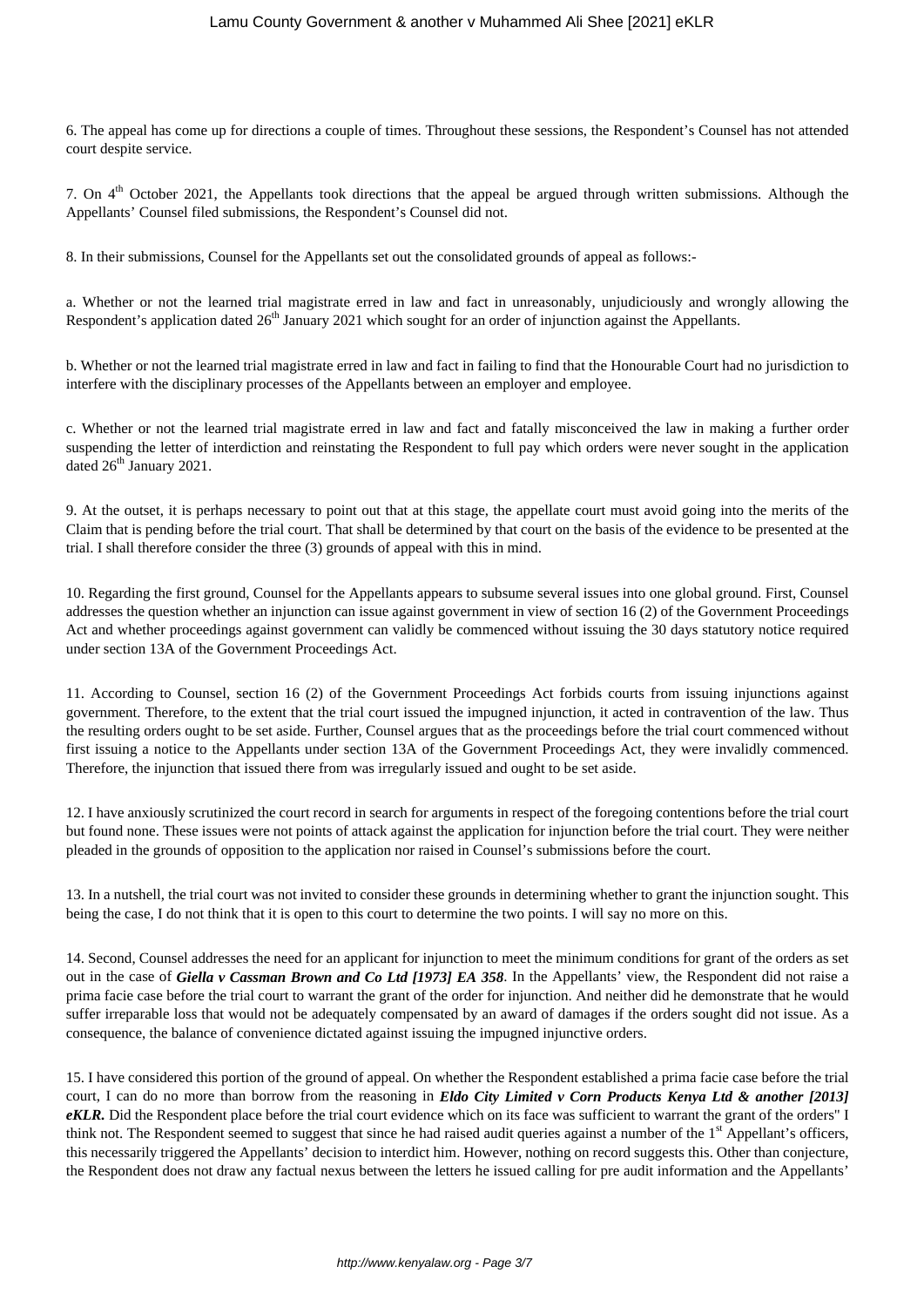decision to interdict him. On the contrary, the letter of interdiction mentions completely unrelated reasons as informing the decision to interdict the Respondent. What is apparent on the face of the record is that the Respondent was interdicted for the alleged failure to manage his docket well to obviate pilferage of public resources by officers under him. Consequently, I am unable to find that there was prima facie evidence to warrant the grant of an interim injunction.

16. The trial court appears to have held that because the Respondent was not granted a hearing before he was interdicted there were procedural flaws in the process leading to the interdiction which provided evidence of a prima facie case to warrant the grant of an injunction. However, I respectfully disagree with this finding.

17. As pointed out by the Appellants' Counsel, there was no evidence by the Respondent that he was entitled to a right which had been infringed by the Appellants. As I will demonstrate later on in the judgment, a preventive interdiction which is issued in order to facilitate a hearing does not violate any rights of an employee so long as the employee is ultimately heard on the charges that resulted in the interdiction. Such interdiction only serves to trigger the disciplinary process. In this case, the letter of interdiction was clear that it was the first step to an administrative process that would result in the Respondent being heard.

18. As regards whether the Respondent had demonstrated that if an order of injunction did not issue, he will suffer irreparable damage that would not be capable of reparation through an award of damages, the trial court found in his favour. Yet nowhere in the Respondent's submissions before the trial court did he directly address this ground. Not even the affidavit evidence in support of the application for injunction alludes to the probable loss the Respondent would suffer should the injunction not issue.

19. What the trial court appeared to do in respect of this ground is to shift the burden of proof onto the Appellants. The trial court appeared to have relied on the Appellants' submissions that the Respondent would not suffer loss in the event he succeeded in the cause because he was on half salary and would in any event be paid what would have been withheld to turn tables on the issue onto the Appellants. While disagreeing with the Appellants' argument, the court observed as follows:-

**'' As the respondent submitted, if the applicant succeeds in the disciplinary proceedings, he will be entitled to payment of the withheld salary and he would be back to work. Although it may sound simple, stopping or interfering with a person's source of income can have many consequences which may not be compensated by way of damages. Although it is submitted that the applicant would not suffer any irreparable damages that cannot be compensated by way of damages if the orders he is seeking are not granted at this moment, the balance of convenience lies on the part of the claimant rather than the respondent's side.''**

20. By this the court simply ignored the Respondent's responsibility to demonstrate the irreparable loss he would suffer if the orders sought were not granted. It disregarded the Appellants' submission that the Respondent had in any event not presented any evidence of the loss he would suffer should the orders not issue.

21. I respectfully think that the court erred in failing to find that the duty lay on the Respondent to demonstrate that failure to grant the orders would occasion him irreparable loss and that the Respondent had not provided this evidence. I therefore allow ground one of the appeal in so far as it relates to the failure by the Respondent to establish grounds for the grant of injunctive orders as set out in the *Giella v Cassman Brown* case.

22. The second ground of appeal relates to the court's jurisdiction to intervene in disciplinary proceedings against employees commenced by an employer. The Appellants hold the view that the court has no jurisdiction to intervene in the process. In their view, intervention by the court in the process interferes with the employer's prerogative to manage the workplace.

23. Whether courts have jurisdiction to intervene in an internal disciplinary process by an employer is, I think, a settled question. Courts have jurisdiction to do so.

24. However, this jurisdiction must only be invoked in the clearest of cases and usually as a last resort. The court will only intervene where it is clear that to permit the process to go on will result in manifest injustice to the employee where the process itself is being conducted in a manner that materially derogates from the law or internal regulations agreed on by the parties.

25. Employment law does not define the term ''interdict''. In ordinary parlance, the term means to prohibit or forbid something.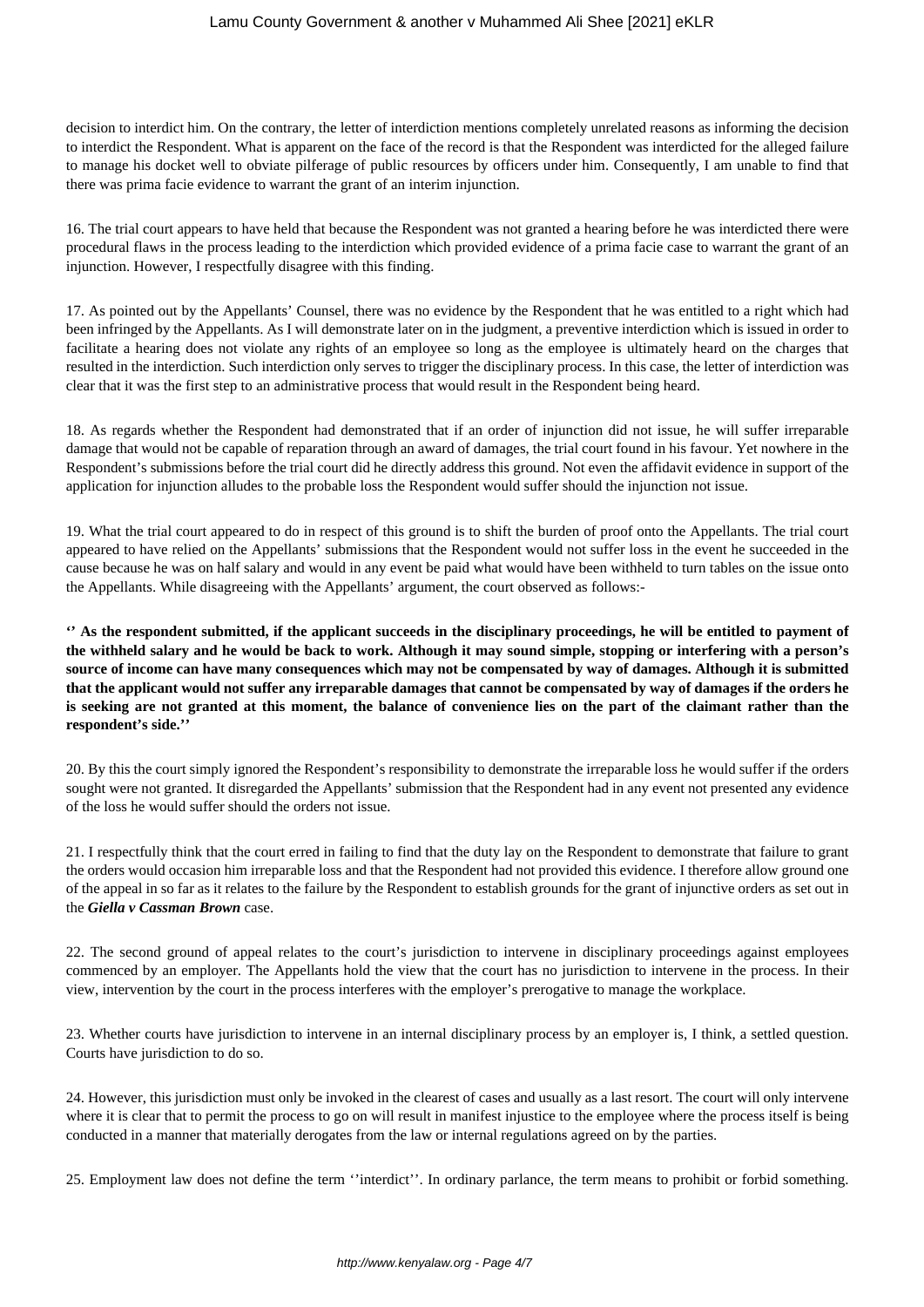Therefore, in matters employment it may be used to denote the stoppage of an employee from working for a particular reason.

26. However, it is suggested that when referred to in employment contracts, the term has no fixed meaning and must be construed in the context it is used. For instance, in some instances, it is used to denote the fact of permanent termination of a contract of service. Yet sometimes, it is used to denote the fact of the temporary suspension of the contract of service pending some disciplinary process. It is in this latter context that the term is sometimes used interchangeably with the term ''suspension''.

27. In considering whether an interdiction has the potential of materially prejudicing an employee, the court needs to draw a distinction between disciplinary/punitive and administrative/preventive interdictions. Where an interdiction is disciplinary/punitive it is critical that an employee is heard prior to the decision to interdict. However, where it is administrative/preventive pending further inquiry into the matter, the right to be heard at this preliminary stage is not absolute unless entrenched in statute or the contract of employment between the parties as the interdiction is only a precursor to an administrative process that will result into an eventual hearing of the dispute at a disciplinary session before the ultimate decision is rendered.

28. George Ogembo in his book, *''Employment Law Guide for Employers,* LawAfrica Publishing Ltd'' makes this helpful distinction. In his view and which I agree with, the Kenyan employment law does not have specific provisions requiring a pre suspension/interdiction hearing before the decision to interdict is rendered. This is particularly so for preventive interdictions. According to him, one has to turn to either the contract of service between the parties or some other specific statute regulating the relationship between the disputants to determine whether a pre suspension/interdiction hearing must be held before one is placed on suspension.

29. This position is reiterated by Radido J in *Kazungu Ngumbao Jeremiah & 3 others v Attorney General & 2 others [2015] eKLR.* Referring to section 87 of the National Police Service Act as read with article 47 of the Constitution, the learned judge found that a police officer facing a disciplinary interdiction or suspension is entitled to a hearing before the decision to interdict or suspend is reached. But this is because section 87 of the National Police Service Act specifically requires that such disciplinary proceedings be subject to the dictates of article 47 of the Constitution.

30. In *Fredrick Saundu Amolo v Principal Namanga Mixed Day Secondary School & 2 others [2014] eKLR* Mbaru J appeared to suggest that prior to any interdiction being handed down, the employer must hear the employee. This is a position I am respectfully not persuaded with.

31. I think that in reaching this decision, the learned judge relied on South African decisions which categorize suspensions/interdictions without prior hearing of the affected employee as unfair suspension or unfair disciplinary action within the meaning of section 186(2)(b) of the Labour Relations Act No. 66 of 1995 (South Africa). However, as mentioned earlier, the Kenyan employment statutes have no corresponding provision.

32. Notwithstanding this position, the learned judge was clear that a court should only intervene in an internal disciplinary process in very exceptional circumstances. Indeed in a latter decision (*Victor Sammy Mutiso v Teachers Service Commission [2017] eKLR*), the learned judge underscores the need to draw a distinction between preventive and punitive interdiction and goes further to clarify that while the former may be the subject of a post interdiction hearing, the latter would usually require a hearing before a decision is taken.

33. In the case before the trial court, the interdiction was issued to the Respondent pending further disciplinary hearing. Indeed, the Respondent was notified in the letter of interdiction to show cause in writing why he should not be terminated for gross misconduct. It was a preventive interdiction.

34. In my view, this kind of interdiction required no hearing prior to its issuance as the right of the Respondent to be heard during the disciplinary proceedings was not taken away. It was therefore not appropriate for the trial court to issue injunctive orders in the matter at this stage as to do so would only impede the Appellants' prerogative to manage and discipline the County staff. It is for this reason that I disagree with the learned trial magistrate's position that to fail to grant the Respondent a hearing at the pre interdiction stage provided a basis for holding that the Respondent had established a prima facie case to warrant the issuance of an interim injunction. Accordingly, this ground of appeal succeeds but only to the extent that the trial court's jurisdiction to issue an injunction at the preliminary stage of the case was wrongly invoked.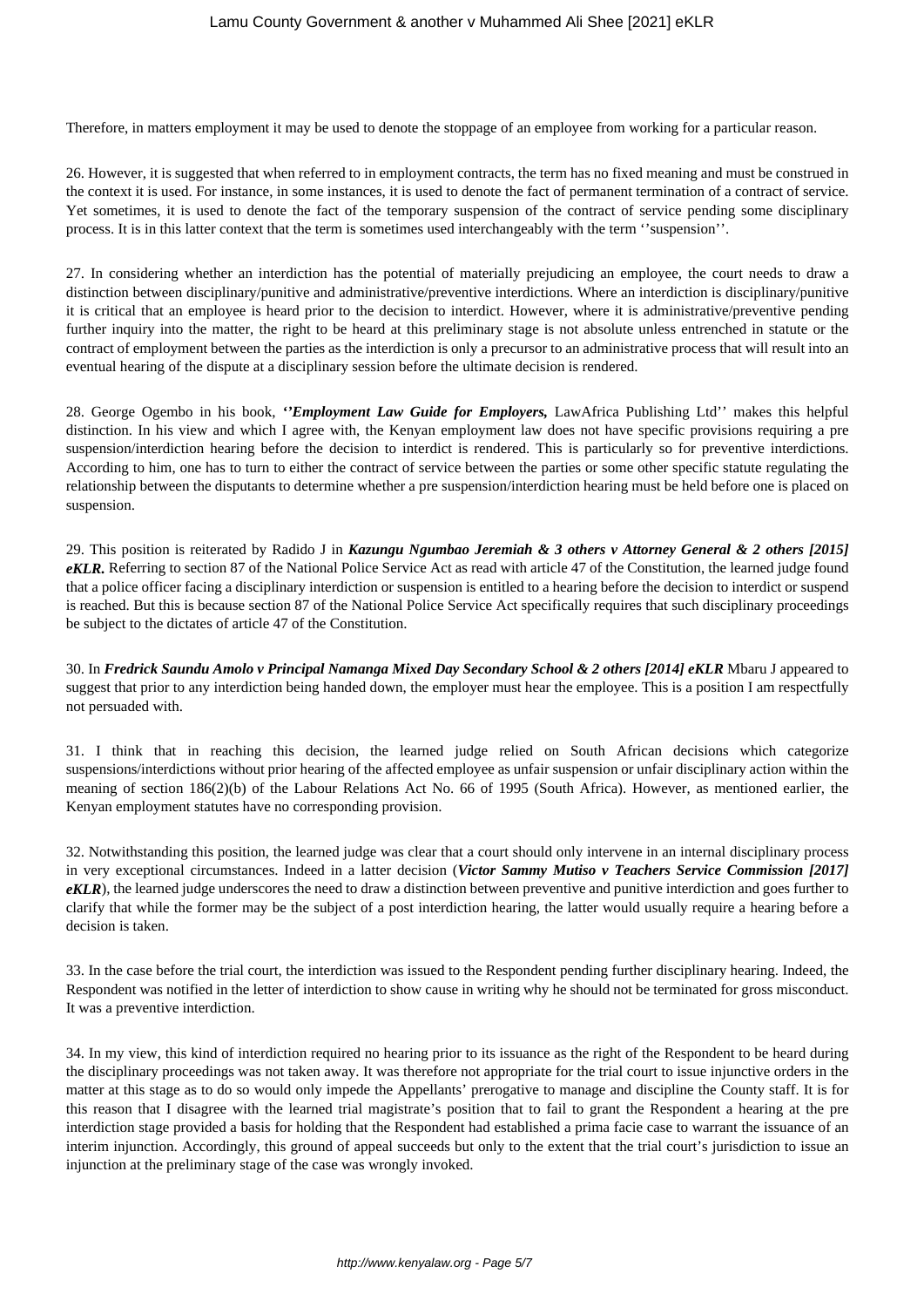35. The last ground of appeal questions the propriety of the trial court's decision to issue orders suspending the interdiction and reinstating the Respondent to full pay pending hearing and determination of the case. Counsel argues that as the application dated 26<sup>th</sup> January 2021 did not pray for these orders, it was improper for the trial court to have granted them suo moto.

36. I have looked at the application filed on  $26<sup>th</sup>$  January 2021. It sought for orders to restrain the Appellants and or their agents from proceeding with the interdiction proceedings against the Respondent pending the hearing and determination of the application and thereafter the case. At the time of filing the application, the Respondent had already been served with the interdiction letter dated  $22<sup>nd</sup>$  January 2021. Indeed, the Respondent confirms this in the grounds and affidavit in support of the application dated  $26<sup>th</sup>$ January 2021.

37. The second last paragraph of the letter of interdiction reads in part as follows:-

**''… it has been decided that you be and are hereby interdicted from exercising the duties of your office from the date of this letter pending finalization of your case.''** (Emphasis added by underlining).

38. The letter can only be understood as having taken effect on  $22<sup>nd</sup>$  January 2021, the date it was authored and served on the Respondent. The Respondent was therefore effectively interdicted as at 22<sup>nd</sup> January 2021. There was no other interdiction process to forestall as was purported in the application dated  $26<sup>th</sup>$  January 2021.

39. Therefore, the Respondent perhaps ought to have sought for the setting aside of the interdiction before seeking for an injunction to prevent any further interdiction based on the facts that are the subject of the court case. But he did not. Yet, the trial court went ahead to suspend the interdiction and reinstate the Respondent to his full pay.

40. I think that the trial court erred in proceeding in the manner it did in this respect. In effect, it granted orders without having given the Appellants the opportunity to comment on the propriety of granting them. The Appellants had no notice of the fact that the orders for suspension of the letter of interdiction and reinstatement of the Respondent's full salary would issue as they had not been expressly sought and were therefore not the subject of submissions before the court. This can only have resulted into an injustice against the Appellants. Indeed this position is appropriately set out by Ndung'u J in *Elizabeth O. Odhiambo v South Nyanza Sugar Co. Ltd [2019] eKLR* when the Honourable Judge said as follows:-

**''The court, on its part, is itself bound by the pleadings of the parties. The duty of the court is to adjudicate upon the specific matters in dispute, which the parties themselves have raised by their pleadings. The court would be out of character were it to pronounce any claim or defence not made by the parties as that would be plunging into the realm of speculation and might aggrieve the parties or, at any rate, one of them. A decision given on a claim or defence not pleaded amounts to a determination made without hearing the parties and leads to denial of justice.''**

41. For the above reasons, I allow the appeal and set aside the orders of the trial court issued on 16<sup>th</sup> April 2021 and substitute them with an order dismissing the application for injunction dated  $26<sup>th</sup>$  January 2021. Costs of this appeal are granted to the Appellants.

# **DATED, SIGNED AND DELIVERED ON THE 18TH DAY OF NOVEMBER, 2021**

# **B O M MANANI**

# **JUDGE**

In the presence of:

…………………………………...for the Appellants

………………………………….for the Respondent